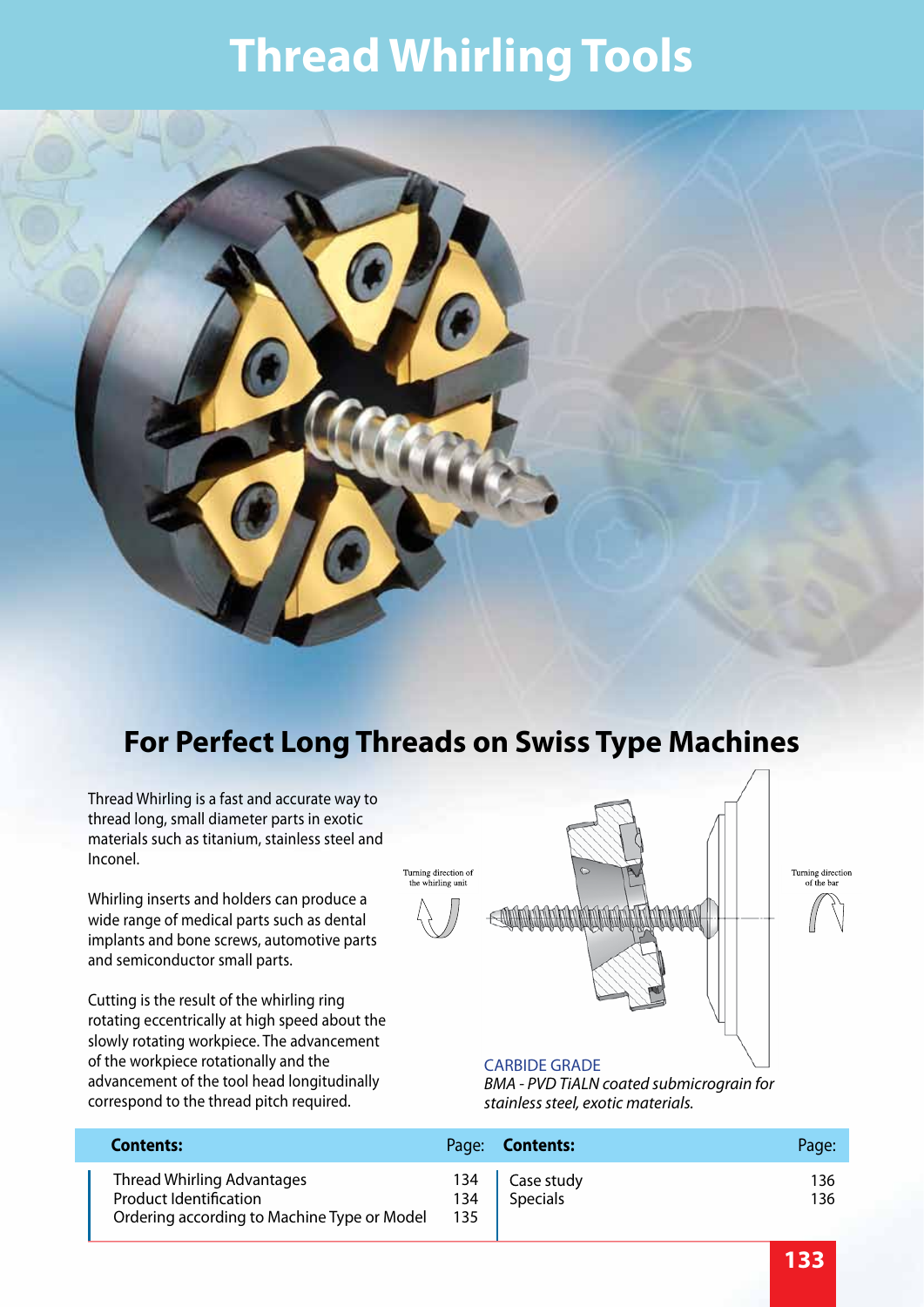

### **EXACTE:** Thread Whirling Tools

### *Thread Whirling Advantages*

### *Thread Whirling offers several advantages over single point threading:*

Enabling production of small diameter long threads when used on Swiss type machines, the thread whirling spindle works close to the guide bushing for increased support and rigidity.

#### Increased Productivity:

Thread Whirling is performed in a single pass, resulting in a shorter machining time. This eliminates multiple passes required for a single point threading. Thread whirling allows working at high feed rates and consequently short cycle times.

#### Very high surface quality and accurate geometry:

The use of up to 8 cutting edges, higher concentricity, special cutting edge geometry and ideal chip removal, enable top quality surfaces to be produced without burr.

#### Long tool life:

Whirling inserts have a stronger cutting edge than single point tools, because cutter side clearance is achieved by rotating the whirling spindle, not by relieving material under the cutting edge.

#### Faster Setup:

Thread whirling eliminates special support devices and expensive startup development costs.

#### Compensation of large helix angles:

Large helix angles can be compensated by adjusting the whirling unit.

- One toolholder can be used for various applications.
- All toolholders are standard stock items.
- Inserts are made for each application as a special item.
- The toolholders are designed according to different machine types and manufacturers.
- Special adaptors for machine heads are available as stock items.

### *Product Identification*

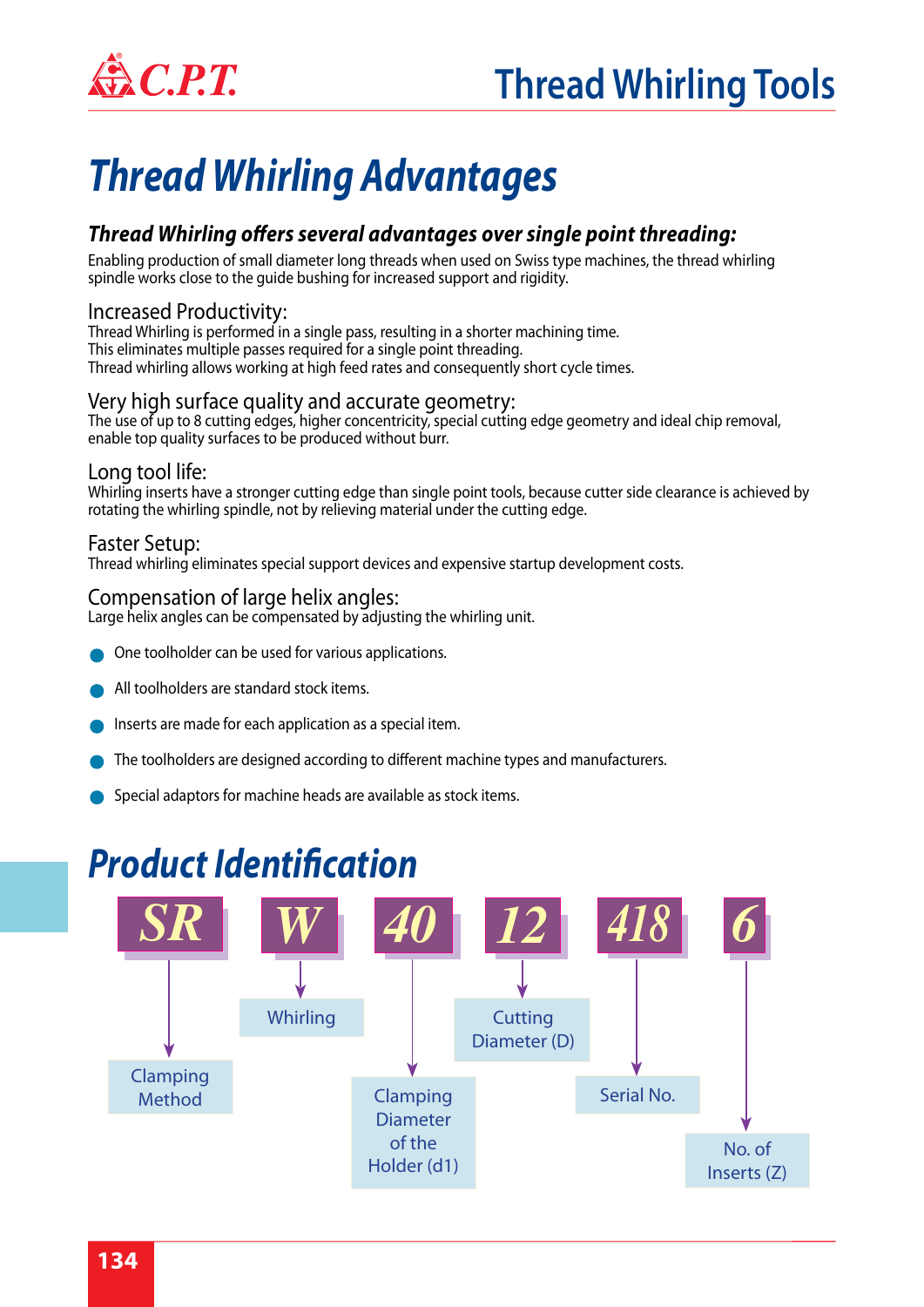

## *Toolholders*



| <b>Type</b>                       | <b>Machine</b><br><b>Model</b> | <b>Drive</b><br>Unit | <b>Whirling Head</b><br><b>Ordering Code</b> | Z | D  | d1 | Insert<br><b>Size</b> | Insert<br><b>Screw</b> | <b>Torx</b><br><b>Key</b> |
|-----------------------------------|--------------------------------|----------------------|----------------------------------------------|---|----|----|-----------------------|------------------------|---------------------------|
|                                   |                                |                      |                                              |   |    |    |                       |                        |                           |
| <b>Star</b>                       | SV12 / SV20                    | <b>Star</b>          | SRW4012 418 - 6                              | 6 | 12 | 40 | 16                    | <b>SW16</b>            | <b>KW16</b>               |
|                                   |                                |                      | SRW4012 424 - 8                              | 8 |    |    | 11                    | <b>SW11</b>            | <b>KW11</b>               |
|                                   | <b>SR20 / ECAS20</b>           |                      | SRW4012 419 - 6                              | 6 | 12 | 40 | 16                    | <b>SW16</b>            | <b>KW16</b>               |
|                                   |                                |                      | SRW4012 425 - 8                              | 8 |    |    | 11                    | <b>SW11</b>            | <b>KW11</b>               |
| M12 / M16<br>Citizen<br>M20 / M32 |                                | SRW4512 422 - 6      | 6                                            |   |    | 16 | <b>SW16</b>           | <b>KW16</b>            |                           |
|                                   |                                | <b>PCM</b>           | SRW4512 426 - 8                              | 8 | 12 | 45 | 11                    | <b>SW11</b>            | <b>KW11</b>               |
|                                   |                                |                      | SRW4512 423 - 6                              | 6 | 12 | 45 | 16                    | <b>SW16</b>            | <b>KW16</b>               |
|                                   |                                |                      | SRW4512 427 - 8                              | 8 |    |    | 11                    | <b>SW11</b>            | <b>KW11</b>               |
|                                   | DECO 13 / 20                   | <b>Tornos</b><br>W&F | SRW4012 420 - 6                              |   |    |    | 16                    | <b>SW16</b>            | <b>KW16</b>               |
| <b>Tornos</b>                     | Evo Deco 16 /<br>Deco 13       |                      | SRW4012 419 - 6                              | 6 | 12 | 40 |                       |                        |                           |
| Traub                             | <b>TNL26 / TNK36</b>           | Traub                | SRW4116 421 - 6                              | 6 | 16 | 41 | 16                    | <b>SW16</b>            | <b>KW16</b>               |
| Hanwha                            | <b>XD20</b>                    | Maduala              | SRW4012 604 - 6                              | 6 | 12 | 40 | 16                    | <b>SW16</b>            | <b>KW16</b>               |
| Maier                             | ML20D                          | <b>PCM</b>           | SRW4012 417 - 5                              | 5 | 12 | 40 | 16                    | <b>SW16</b>            | <b>KW16</b>               |
| <b>Nexturn</b>                    | <b>SA20</b>                    | <b>PCM</b>           | SRW4512 642 - 6                              | 6 | 12 | 45 | 16                    | <b>SW16</b>            | <b>KW16</b>               |
|                                   | <b>SA20</b>                    | <b>WTO</b>           | SRW4212 557 - 6                              | 6 | 12 | 45 | 16                    | <b>SW16</b>            | <b>KW16</b>               |